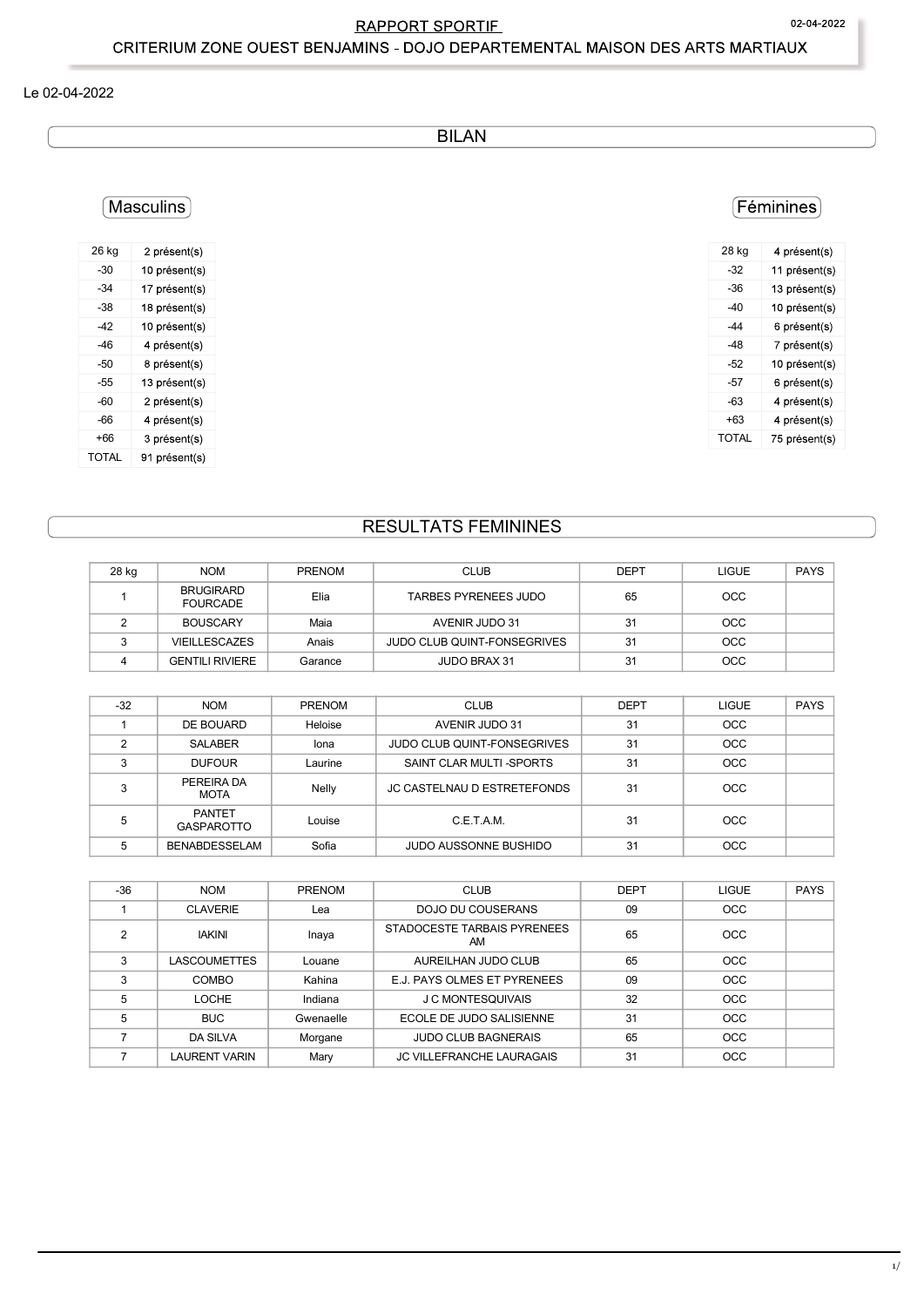## **RAPPORT SPORTIE**

### CRITERIUM ZONE OUEST BENJAMINS - DOJO DEPARTEMENTAL MAISON DES ARTS MARTIAUX

| $-40$  | <b>NOM</b>                         | <b>PRENOM</b> | <b>CLUB</b>                        | <b>DEPT</b> | <b>LIGUE</b> | <b>PAYS</b> |
|--------|------------------------------------|---------------|------------------------------------|-------------|--------------|-------------|
|        | <b>HERMAND -</b><br><b>HOTTIER</b> | Ludivine      | LES OURS JUDO CLUB FITNESS         | 31          | OCC.         |             |
| $\sim$ | REAU                               | Lea           | AVENIR FONSORBAIS                  | 31          | OCC.         |             |
| 3      | <b>MYKONIATIS</b>                  | Anastasia     | <b>JUDO CLUB QUINT-FONSEGRIVES</b> | 31          | <b>OCC</b>   |             |
| ◠      | <b>PRIEUR</b>                      | Clara         | <b>JUDO CLUB FENOUILLET</b>        | 31          | OCC          |             |
| 5      | <b>POUECH</b>                      | Mathylde      | JC BARBAZAN DEBAT SS               | 65          | <b>OCC</b>   |             |
| 5      | BENABDESSELAM                      | <b>Ines</b>   | JUDO AUSSONNE BUSHIDO              | 31          | <b>OCC</b>   |             |

| $-44$ | <b>NOM</b>                         | PRENOM   | <b>CLUB</b>                   | <b>DEPT</b> | <b>LIGUE</b> | PAYS |
|-------|------------------------------------|----------|-------------------------------|-------------|--------------|------|
|       | BATAILLE                           | Juliette | ECOLE JUDO LABASTIDE          | 31          | OCC          |      |
|       | <b>GARCIA</b>                      | Jade     | <b>JUDO CLUB CASTELGINEST</b> | 31          | OCC          |      |
|       | <b>BRICARD</b><br><b>CENTELLES</b> | Justine  | J K C L ISLOIS                | 32          | OCC          |      |
|       | <b>GIASSI</b>                      | Eloise   | <b>JUDO CLUB CONDOM</b>       | 32          | <b>OCC</b>   |      |

| -48 | <b>NOM</b>     | <b>PRENOM</b> | <b>CLUB</b>                  | <b>DEPT</b> | LIGUE      | PAYS |
|-----|----------------|---------------|------------------------------|-------------|------------|------|
|     | <b>MATHOUA</b> | Avana         | A S ETS AERONAUTIQUE         | 31          | OCC        |      |
|     | <b>MORAIS</b>  | Mathilde      | JUDO CLUB COEUR LAURAGAIS    | 31          | OCC        |      |
|     | AGUERO         | Estelle       | <b>JUDO CLUB BOUSSENS 31</b> | 31          | <b>OCC</b> |      |
|     | <b>VASQUEZ</b> | Emma          | AUREILHAN JUDO CLUB          | 65          | <b>OCC</b> |      |

| $-52$ | <b>NOM</b>       | <b>PRENOM</b> | <b>CLUB</b>                | <b>DEPT</b> | <b>LIGUE</b> | <b>PAYS</b> |
|-------|------------------|---------------|----------------------------|-------------|--------------|-------------|
|       | <b>VERDIER</b>   | <b>Ines</b>   | LES OURS JUDO CLUB FITNESS | 31          | <b>OCC</b>   |             |
|       | LE GUEN          | Lea           | SAINT CLAR MULTI-SPORTS    | 31          | <b>OCC</b>   |             |
|       | <b>FILLATRE</b>  | Leonie        | <b>JUDO CLUB EAUZE</b>     | 32          | OCC.         |             |
|       | <b>AVENEL</b>    | Noelie        | <b>JUDO CLUB PAVIEN</b>    | 32          | OCC          |             |
|       | <b>DELEGLISE</b> | Mila          | LOMBEZ SAMATAN JUDO        | 32          | <b>OCC</b>   |             |
|       | <b>DUTHEIL</b>   | Victoire      | ATMOSPHERE JUDO TOULOUSE   | 31          | <b>OCC</b>   |             |

| -57    | <b>NOM</b>                          | PRENOM | <b>CLUB</b>                        | <b>DEPT</b> | LIGUE      | <b>PAYS</b> |
|--------|-------------------------------------|--------|------------------------------------|-------------|------------|-------------|
|        | <b>FANARA DE</b><br><b>VECCHI</b>   | Kelia  | <b>JUDO CLUB QUINT-FONSEGRIVES</b> | 31          | <b>OCC</b> |             |
|        | <b>FORTIN</b>                       | Eva    | <b>TORIL JUDO CLUB</b>             | 31          | OCC.       |             |
| $\sim$ | <b>ALQUIER</b><br><b>REBEYROTTE</b> | Ema    | U S COLOMIERS JUDO                 | 31          | <b>OCC</b> |             |
|        | <b>TAKAM</b>                        | Titia  | DOJO CLUB LABARTHAIS               | 31          | <b>OCC</b> |             |

| -63 | <b>NOM</b>     | <b>PRENOM</b> | <b>CLUB</b>                | <b>DEPT</b> | <b>LIGUE</b> | <b>PAYS</b> |
|-----|----------------|---------------|----------------------------|-------------|--------------|-------------|
|     | <b>ELATRE</b>  | Maily         | DOJO PINS JUSTARET VILLATE | 31          | <b>OCC</b>   |             |
|     | LISLE          | Loise         | DOJO DE FOIX               | 09          | <b>OCC</b>   |             |
|     | <b>PRESSET</b> | Nathalie      | SPORTING CLUB PLAISANCE    | 31          | <b>OCC</b>   |             |
|     | <b>BLANC</b>   | Emeline       | LES OURS JUDO CLUB FITNESS | 31          | <b>OCC</b>   |             |

| $+63$ | <b>NOM</b>                        | <b>PRENOM</b> | <b>CLUB</b>            | <b>DEPT</b> | <b>LIGUE</b> | <b>PAYS</b> |
|-------|-----------------------------------|---------------|------------------------|-------------|--------------|-------------|
|       | <b>FAIDUTTI</b><br><b>PIGOURY</b> | Charlene      | JUDO CLUB CASTELGINEST | 31          | <b>OCC</b>   |             |
|       | <b>SICHERE</b>                    | Chloe         | A S ETS AERONAUTIQUE   | 31          | <b>OCC</b>   |             |
|       | <b>SCHMITT</b>                    | Candice       | AVENIR JUDO 31         | 31          | <b>OCC</b>   |             |
|       | <b>MAS</b>                        | Oriane        | JUDOJO LANNEMEZAN      | 65          | <b>OCC</b>   |             |

# **RESULTATS MASCULINS**

| 26 kg | <b>NOM</b>          | <b>PRENOM</b> | CLUB                       | DEPT | LIGUE | <b>PAYS</b> |
|-------|---------------------|---------------|----------------------------|------|-------|-------------|
|       | <b>CHANIER</b>      | Tom           | LES OURS JUDO CLUB FITNESS | ັ    | осс   |             |
|       | <b>VOTIE LAYANT</b> | Stan          | <b>JC CASTELMAUROU</b>     | ັ    | осс   |             |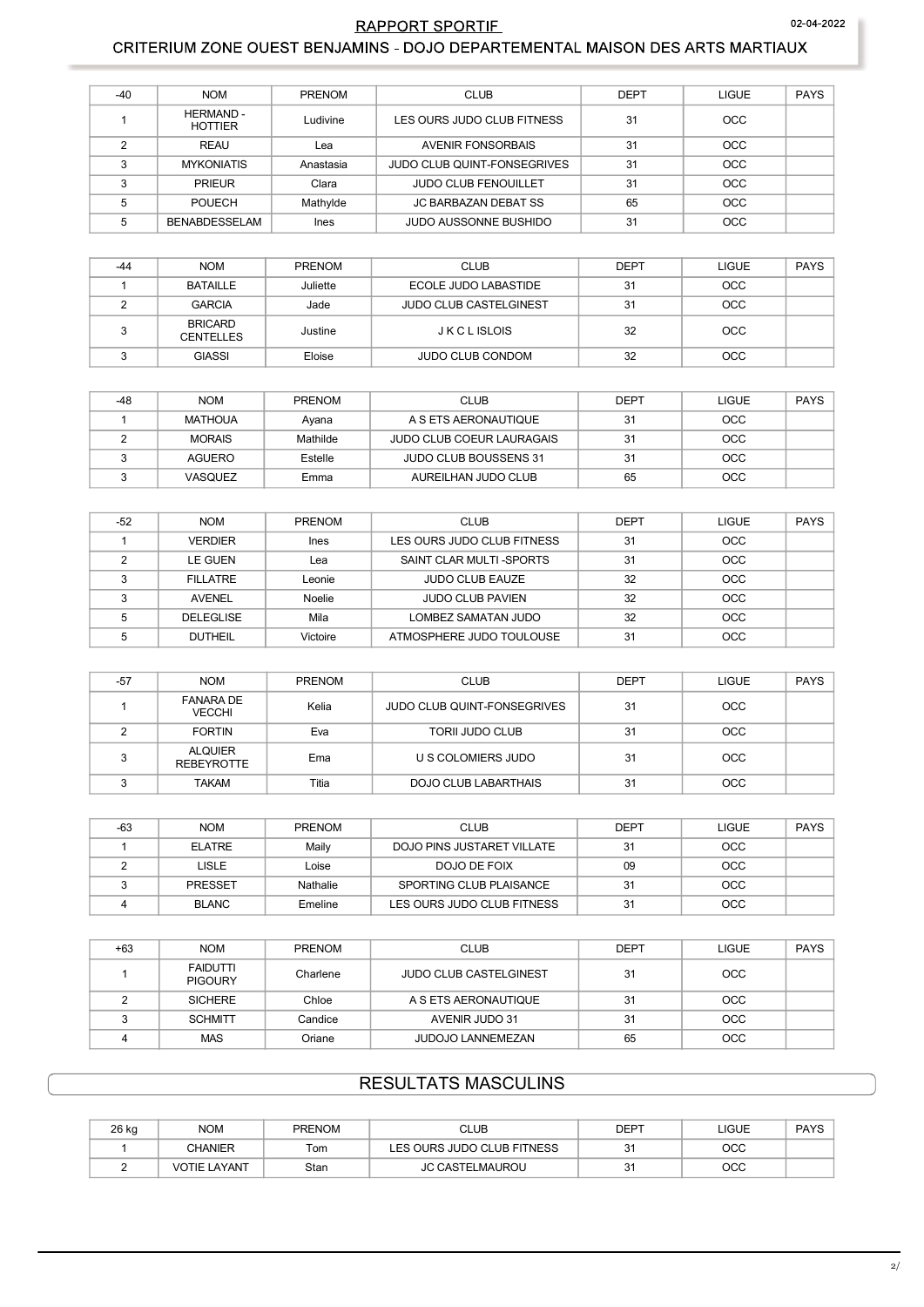### 02-04-2022

## RAPPORT SPORTIE CRITERIUM ZONE OUEST BENJAMINS - DOJO DEPARTEMENTAL MAISON DES ARTS MARTIAUX

| $-30$  | <b>NOM</b>       | <b>PRENOM</b> | <b>CLUB</b>                        | <b>DEPT</b> | LIGUE      | <b>PAYS</b> |
|--------|------------------|---------------|------------------------------------|-------------|------------|-------------|
|        | <b>BOUDEBZA</b>  | Jouneyd       | TARBES PYRENEES JUDO               | 65          | <b>OCC</b> |             |
|        | <b>RUEDA</b>     | Rafael        | SPORT ATH AUTERIVAIN               | 31          | <b>OCC</b> |             |
| $\sim$ | <b>BIVES</b>     | Gabriel       | DOJO LOURDAIS JUDO                 | 65          | <b>OCC</b> |             |
|        | <b>BOUSBAINE</b> | Noam          | SPORTING CLUB PLAISANCE            | 31          | <b>OCC</b> |             |
|        | <b>DOUMI</b>     | Rayan         | E.J. PAYS OLMES ET PYRENEES        | 09          | OCC        |             |
|        | LUTA             | Yon           | <b>JUDO CLUB QUINT-FONSEGRIVES</b> | 31          | <b>OCC</b> |             |

| $-34$ | <b>NOM</b>                        | <b>PRENOM</b> | <b>CLUB</b>                  | <b>DEPT</b> | <b>LIGUE</b> | <b>PAYS</b> |
|-------|-----------------------------------|---------------|------------------------------|-------------|--------------|-------------|
|       | EL HAJJI                          | Yanis         | <b>JUDO CLUB FROUZINS</b>    | 31          | <b>OCC</b>   |             |
| ◠     | <b>MEFLAH</b><br><b>BEKKOUCHE</b> | Nadir         | <b>AVENIR JUDO 31</b>        | 31          | <b>OCC</b>   |             |
| 3     | <b>BOURASS</b>                    | Rayan         | CARBONNE JUDO CLUB           | 31          | <b>OCC</b>   |             |
| 3     | <b>MINOVES</b>                    | Mathys        | ST LYS OLYMPIQUE             | 31          | <b>OCC</b>   |             |
| 5     | <b>GOUNT</b>                      | Ilyan         | <b>JUDO CLUB GASCON</b>      | 32          | <b>OCC</b>   |             |
| 5     | <b>BERTAUD</b>                    | Mayeul        | ATMOSPHERE JUDO TOULOUSE     | 31          | <b>OCC</b>   |             |
|       | <b>BEUVART</b>                    | Ethan         | <b>JUDO CLUB FENOUILLET</b>  | 31          | <b>OCC</b>   |             |
|       | <b>COSTAMAGNE</b>                 | Livio         | <b>JUDO CLUB PECHBONNIEU</b> | 31          | <b>OCC</b>   |             |

| $-38$ | <b>NOM</b>                      | PRENOM  | <b>CLUB</b>                   | <b>DEPT</b> | <b>LIGUE</b> | <b>PAYS</b> |
|-------|---------------------------------|---------|-------------------------------|-------------|--------------|-------------|
|       |                                 |         |                               |             |              |             |
|       | <b>GUEFFIER</b>                 | Nolann  | LES OURS JUDO CLUB FITNESS    | 31          | OCC          |             |
| 2     | <b>SEMENADISSE</b>              | Quentin | SEYSSES ARTS MARTIAUX JUDO JJ | 31          | <b>OCC</b>   |             |
| 3     | <b>DEVAIRE</b>                  | Mathys  | AUREILHAN JUDO CLUB           | 65          | OCC          |             |
| 3     | <b>CABASSUD</b>                 | Gabin   | SEYSSES ARTS MARTIAUX JUDO JJ | 31          | OCC          |             |
| 5     | <b>MOLLET</b>                   | Thomas  | JUDO ODOS                     | 65          | <b>OCC</b>   |             |
| 5     | <b>GUILENTO</b>                 | Oihan   | AUREILHAN JUDO CLUB           | 65          | OCC          |             |
|       | <b>MONTEAU</b><br><b>HUAULT</b> | Leo     | J C MONTESQUIVAIS             | 32          | <b>OCC</b>   |             |
|       | <b>DIAW</b>                     | Tijany  | JUDO ODOS                     | 65          | OCC          |             |

| $-42$ | <b>NOM</b>        | <b>PRENOM</b> | <b>CLUB</b>                 | <b>DEPT</b> | LIGUE      | <b>PAYS</b> |
|-------|-------------------|---------------|-----------------------------|-------------|------------|-------------|
|       | <b>BERTHON</b>    | Arnaud        | J C M MONTASTRUC            | 31          | <b>OCC</b> |             |
|       | <b>TOULOUSE</b>   | Maxence       | BLAGNAC SPORTING CLUB JUDO  | 31          | <b>OCC</b> |             |
|       | <b>YVANOFF</b>    | Sami          | TARBES PYRENEES JUDO        | 65          | <b>OCC</b> |             |
|       | <b>MARCHIPONT</b> | Charlie       | <b>JC DE LAUNAGUET</b>      | 31          | <b>OCC</b> |             |
|       | DANU              | Razvan        | <b>JUDO CLUB BORDAIS 65</b> | 65          | <b>OCC</b> |             |
|       | MAZEAU-VARLET     | Tristan       | JUDO AUSSONNE BUSHIDO       | 31          | <b>OCC</b> |             |

| $-46$ | <b>NOM</b>       | <b>PRENOM</b> | <b>CLUB</b>                | <b>DEPT</b> | LIGUE      | PAYS |
|-------|------------------|---------------|----------------------------|-------------|------------|------|
|       | <b>ESPARBES</b>  | Victor        | J C.FONTENILLES-LEGUEVIN   | 31          | <b>OCC</b> |      |
|       | <b>MERCY</b>     | Solan         | LES OURS JUDO CLUB FITNESS | 31          | OCC        |      |
|       | <b>SIMONETTI</b> | Matthieu      | C.E.T.A.M.                 | 31          | <b>OCC</b> |      |
|       | <b>SCHRODER</b>  | Alexi         | <b>JUDO CLUB CONDOM</b>    | 32          | <b>OCC</b> |      |

| -50 | <b>NOM</b>      | <b>PRENOM</b> | <b>CLUB</b>                               | <b>DEPT</b> | <b>LIGUE</b> | <b>PAYS</b> |
|-----|-----------------|---------------|-------------------------------------------|-------------|--------------|-------------|
|     | SABATTE         | Maxim         | <b>JUDO JUJITSU ESCALQUENS-</b><br>LABEGE | 31          | <b>OCC</b>   |             |
|     | <b>CAZOTTES</b> | Benjamin      | <b>JUDO AUSSONNE BUSHIDO</b>              | 31          | OCC          |             |
|     | HELIMI          | Selyan        | DOJO CLUB BEAUMONTAIS                     | 31          | <b>OCC</b>   |             |
|     | <b>GEORGY</b>   | Aurele        | AVENIR JUDO 31                            | 31          | <b>OCC</b>   |             |